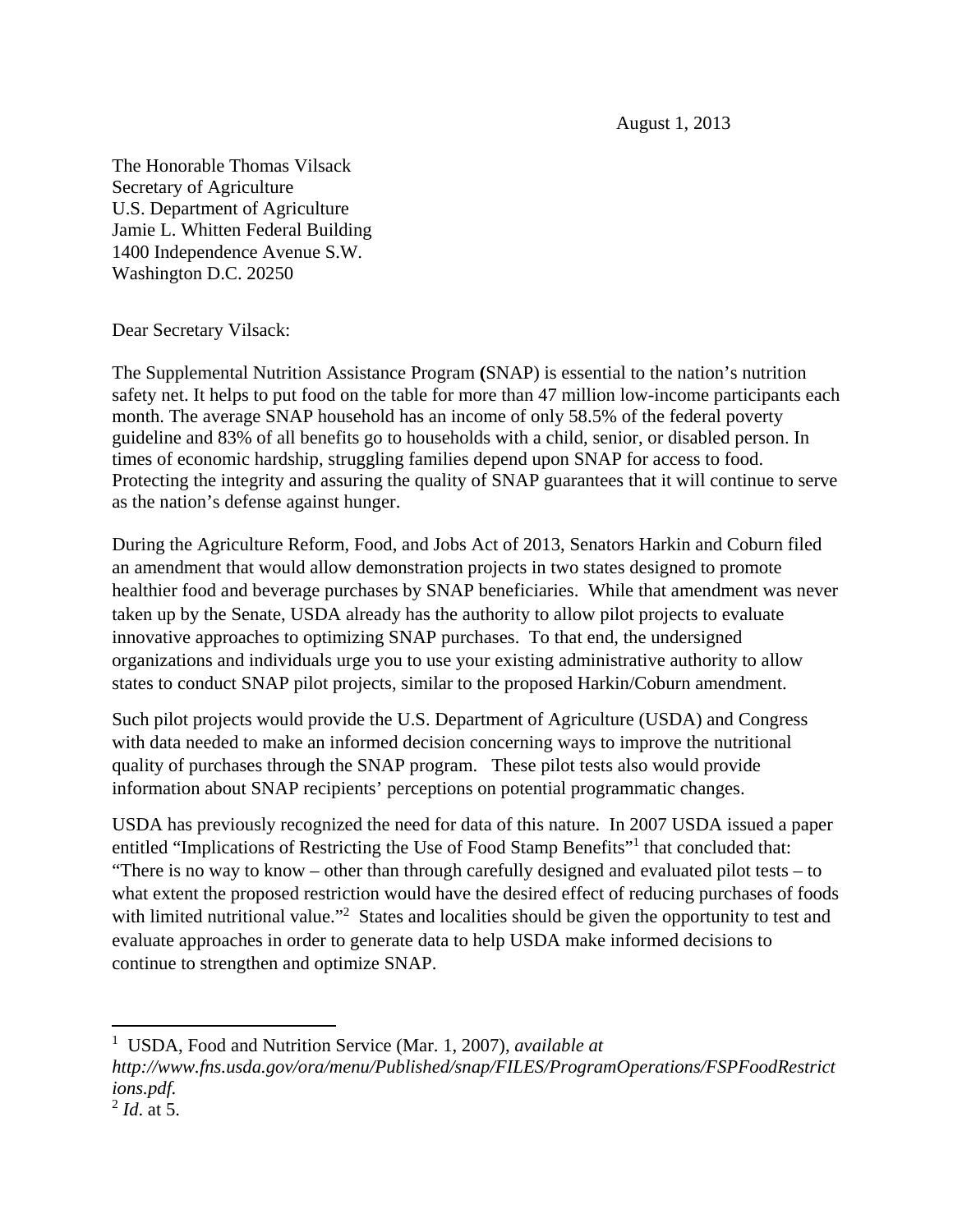In addition, allowing such demonstration projects would be consistent with the recommendations of the Dietary Guidelines for Americans, the MyPlate nutrition guidance system, and the main goal of USDA's SNAP Education program (SNAP-Ed) 2014 guidance, which reads:

"… *improve the likelihood that persons eligible for SNAP will make healthy food choices within a limited budget and choose physically active lifestyles consistent with the current Dietary Guidelines for Americans and U.S. Department of Agriculture (USDA) food guidance."3*

Therefore, USDA should approve demonstration projects to determine whether modifications of the use of SNAP benefits would impact and optimize purchases, and ultimately consumption patterns, among low-income populations. Granting that permission also would provide USDA with data it has long needed and help resolve the controversy over whether changes to the allowable SNAP purchases are warranted.

## Sincerely,

## **Organizations**

Academy of Nutrition and Dietetics Alameda County Board of Supervisors American Alliance for Health, Physical Education, Recreation, and Dance American Heart Association American Institute for Cancer Research American Medical Association American Society of Bariatric Physicians Association of State & Territorial Health Officials (ASTHO) Bridgeport Child Advocacy Coalition California Center for Public Health Advocacy Campaign for Better Nutrition Cancer Prevention and Treatment Fund Center for Communications, Health & the Environment (CECHE) Center for Science in the Public Interest ChangeLab Solutions Consortium to Lower Obesity in Chicago Children (CLOCC) Day One, Inc. Defeat Diabetes Foundation Earth Day Network Fair Food Network Farm Sanctuary

Farm to Table New Mexico Hattie Mae & PALS Foundation Health Care Without Harm Health First Wisconsin Institute for a Sustainable Future Iowa Public Health Association Lane Coalition for Healthy Active Youth Latino Coalition for a Healthy California LiveWell Colorado Local Public Health Association of Minnesota (LPHA) Maricopa County Department of Public Health Maternity Care Coalition National Association of Chronic Disease Directors (NACDD) National Association of County and City Health Officials National Congress of Black Women, Inc. National PTA National WIC Association New Mexico Food and Agriculture Policy Council New Mexico Healthier Weight Council New York State Department of Health Nutrition First

<sup>3</sup> SNAP Ed 2014 Guidance available at http://snap.nal.usda.gov/snap/Guidance/FY2014SNAP-EdGuidance.pdf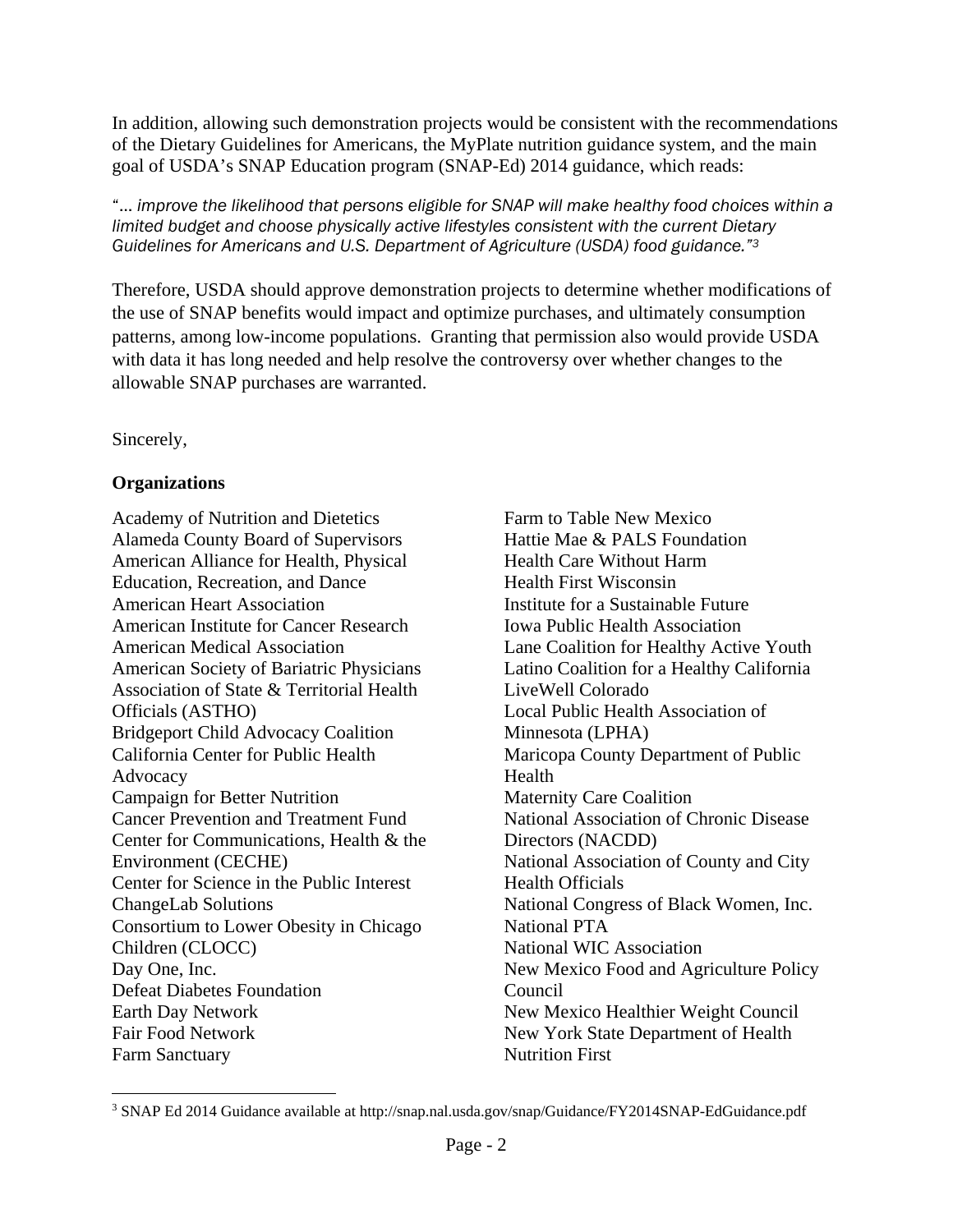Ohio Public Health Association Oklahoma Farm & Food Alliance Oregon Public Health Institute Partnership for Prevention Produce for Better Health Foundation Progressive Leadership Alliance of Nevada Public Health Advocacy Institute

## **Individuals**

Lawrence J. Appel, M.D., M.P.H. C. David Molina, M.D., M.P.H. Chair in Medicine Professor of Medicine, Epidemiology and International Health (Human Nutrition) Director, Welch Center for Prevention, Epidemiology, and Clinical Research Johns Hopkins Medical Institutions

Frank J. Chaloupka, Ph.D. University of Illinois at Chicago, Institute for Health Research and Policy

Nancy Huehnergarth President Nancy F. Huehnergarth Consulting

Rachel K. Johnson, Ph.D., M.P.H., R.D., FAHA Robert L. Bickford, Jr. Green and Gold Professor of Nutrition Professor of Medicine The University of Vermont

Scott Kahan, M.D., M.P.H. Faculty, George Washington University Schools of Medicine and Public Health and the Johns Hopkins Bloomberg School of Public Health

David L. Katz, M.D., M.P.H., FACPM, FACP Yale University Prevention Research Center Real Food For Kids - Fairfax Real Food For Kids - Montgomery Shape Up America! SuperKids Nutrition Inc. Washington State Farmers Market Association

James Krieger, M.D., M.P.H. Chief, Chronic Disease and Injury Prevention Section Public Health - Seattle and King County

Susan T. Mayne, Ph.D. C.-E.A. Winslow Professor of Epidemiology Chair, Dept. of Chronic Disease Epidemiology Yale School of Public Health Associate Director, Yale Cancer Center

Marion Nestle, Ph.D., M.P.H. Paulette Goddard Professor Department of Nutrition, Food Studies, and Public Health New York University

Professor Robert Paarlberg Wellesley College

Xaivier Pi-Sunyer, M.D., M.P.H. Director of New York City Obesity Research Center Chief of Endocrinology, St. Luke's Roosevelt Hospital

Barry M. Popkin, Ph.D. W. R. Kenan, Jr. Distinguished Professor School of Public Health Carolina Population Center University of North Carolina at Chapel Hill